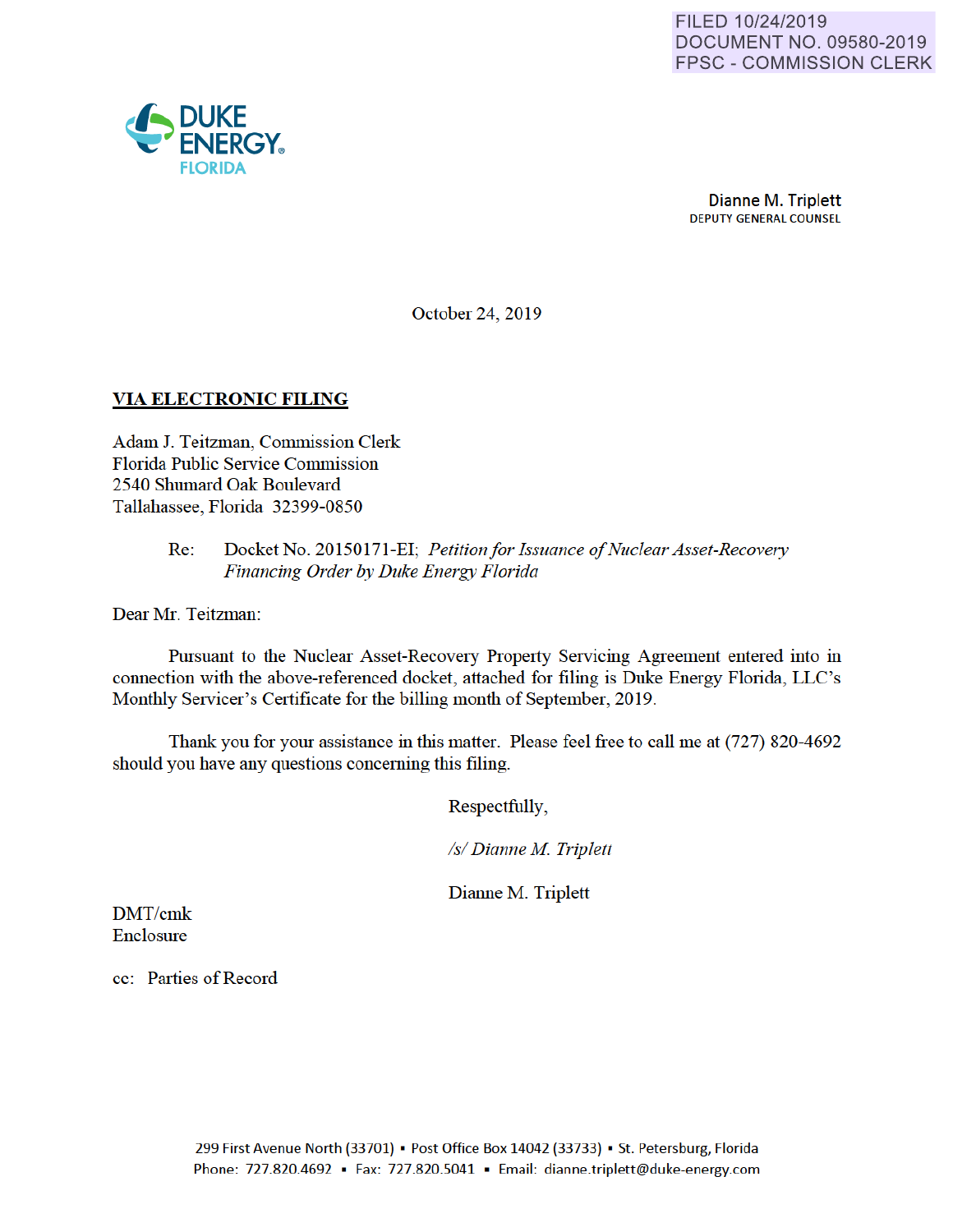# **CERTIFICATE OF SERVICE**

I HEREBY CERTIFY that a true and correct copy of the foregoing has been furnished via electronic mail to the following this 24<sup>th</sup> day of October, 2019.

| /s/ Dianne M. Triplett                      |                                   |  |
|---------------------------------------------|-----------------------------------|--|
|                                             | Attorney                          |  |
|                                             |                                   |  |
| Theresa Tan                                 | C. Rehwinkel / J. Kelly           |  |
| Office of the General Counsel               | Office of Public Counsel          |  |
| Florida Public Service Commission           | c/o The Florida Legislature       |  |
| 2540 Shumard Oak Blvd.                      | 111 West Madison Street, Room 812 |  |
| Tallahassee, FL 32399-0850                  | Tallahassee, FL 32399-1400        |  |
| ltan@psc.state.fl.us                        | kelly.jr@leg.state.fl.us          |  |
|                                             | rehwinkel.charles@leg.state.fl.us |  |
| Jon C. Moyle, Jr. / Karen A. Putnal         |                                   |  |
| 118 North Gadsden Street                    | James W. Brew                     |  |
| Tallahassee, FL 32301                       | 1025 Thomas Jefferson Street, NW  |  |
| jmoyle@moylelaw.com                         | Eighth Floor, West Tower          |  |
| kputnal@moylelaw.com                        | Washington, DC 20007-5201         |  |
|                                             | jbrew@smxblaw.com                 |  |
| Robert Scheffel Wright / John T. LaVia, III |                                   |  |
| 1300 Thomaswood Drive                       |                                   |  |
| Tallahassee, FL 32308                       |                                   |  |
| schef@gbwlegal.com                          |                                   |  |
| jlavia@gbwlegal.com                         |                                   |  |
|                                             |                                   |  |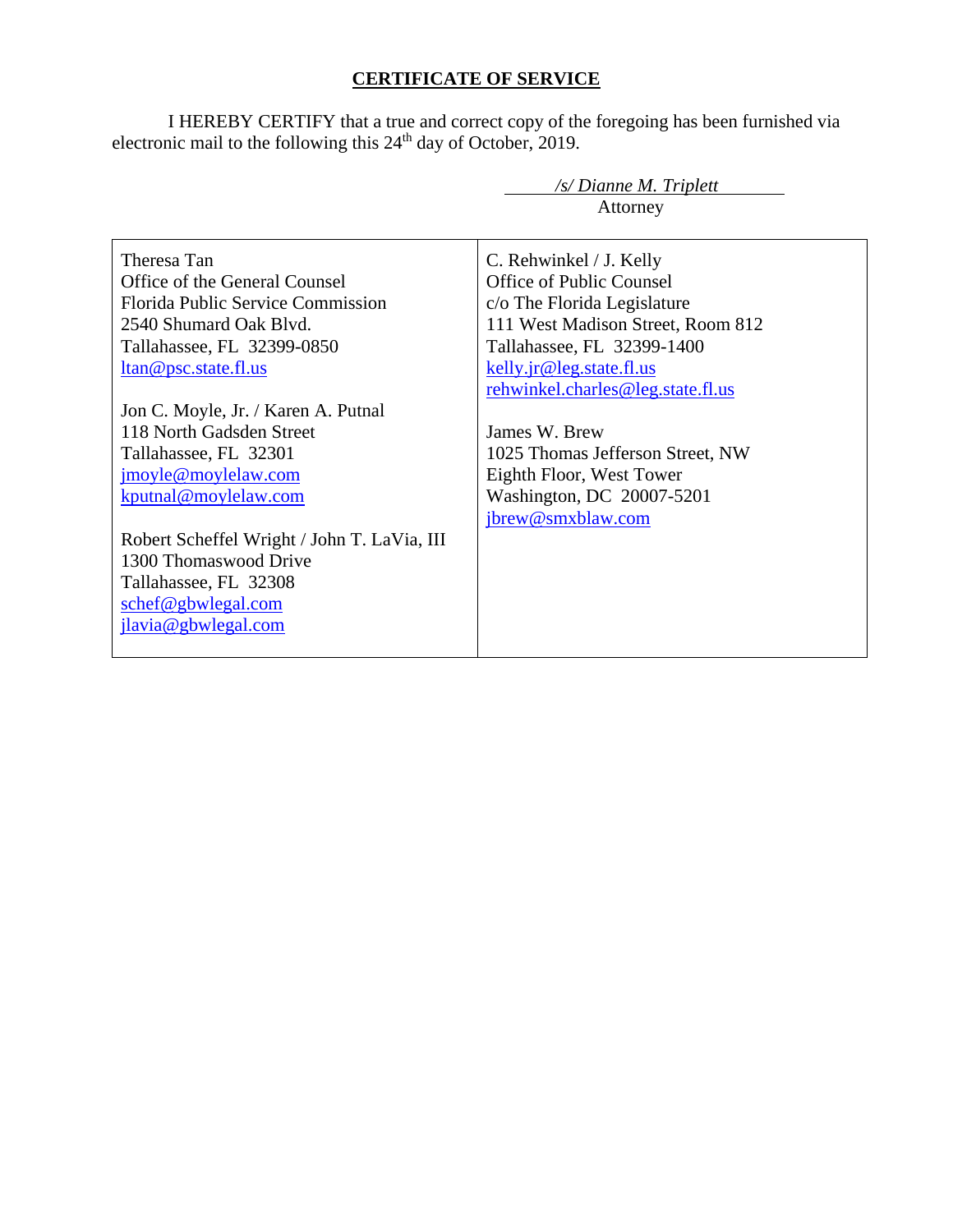### **MONTHLY SERVICER'S CERTIFICATE**

#### DUKE ENERGY FLORIDA PROJECT FINANCE, LLC

\$1,294,290,000 Series A Senior Secured Nuclear Asset-Recovery Bonds

Pursuant to SECTION 3.01(b) of the Nuclear Asset-Recovery Property Servicing Agreement dated as of June 22, 2016 by and between Duke Energy Florida, Inc., as Servicer, and Duke Energy Florida Project Finance, LLC, as Issuer (the "Servicing Agreement"), the Servicer does hereby certify as follows:

Capitalized terms used but not defined in this Monthly Servicer's Certificate have their respective meanings as set forth in the Servicing Agreement. References herein to certain sections and subsections are references to the respective sections or subsections of the Servicing Agreement.

Current BILLING MONTH: September 2019

#### Current BILLING MONTH: 8/29/2019 - 9/27/2019

| Standard Billing for prior BILLING MONTH: August 2019                                                       |                                   |    |                                   |       |  |
|-------------------------------------------------------------------------------------------------------------|-----------------------------------|----|-----------------------------------|-------|--|
| <b>Residential Total Billed</b>                                                                             |                                   | Ś  | 294,541,B32                       |       |  |
| Residential NUCLEAR ASSET-RECOVERY CHARGE ("NARC") Billed                                                   |                                   |    | 5,137,001                         | 1.74% |  |
| General Service Non-Demand Total Billed                                                                     |                                   |    |                                   |       |  |
| General Service Non-Demand NARC Billed                                                                      |                                   |    | 28,933,494                        |       |  |
|                                                                                                             |                                   |    | 494,821                           | 1.71% |  |
| General Service Billed                                                                                      |                                   |    | 1,584,539                         |       |  |
| General Service NARC Billed                                                                                 |                                   |    | 24,255                            | 1.53% |  |
|                                                                                                             |                                   |    |                                   |       |  |
| General Service Demand Total Billed                                                                         |                                   |    | 126,117,908                       |       |  |
| General Service Demand NARC Billed                                                                          |                                   |    | 2,331,930                         | 1.85% |  |
| Curtailable Total Billed                                                                                    |                                   |    | 972,980                           |       |  |
| <b>Curtailable NARC Billed</b>                                                                              |                                   |    | 16,432                            | 1.69% |  |
|                                                                                                             |                                   |    |                                   |       |  |
| Interruptible Total Billed                                                                                  |                                   |    | 10,742,817                        |       |  |
| Interruptible NARC Billed                                                                                   |                                   |    | 264,871                           | 2.47% |  |
|                                                                                                             |                                   |    |                                   |       |  |
| <b>Lighting Total Billed</b>                                                                                |                                   |    | 2,239,322                         |       |  |
| <b>Lighting NARC Billed</b>                                                                                 |                                   |    | 8,127                             | 0.36% |  |
|                                                                                                             | Chevrolet Corp.<br>the art of the |    |                                   |       |  |
| YTD Net Write-offs as a % of Total Billed Revenue (see Note 1)<br>Non-Residential Class Customer Write-offs |                                   |    | and Bill Englishment English Line |       |  |
| Residential Class Customer Write-offs                                                                       |                                   |    |                                   |       |  |
| Total Write-offs                                                                                            |                                   |    | ٠                                 |       |  |
|                                                                                                             |                                   |    | 0.18%                             |       |  |
| <b>Aggregate NARC Collections (see Note 2)</b>                                                              |                                   |    |                                   |       |  |
| Total NARC Remitted for Current BILLING MONTH                                                               |                                   |    |                                   |       |  |
| <b>Residential NARC Collected</b>                                                                           |                                   | s. | 5.282.022                         |       |  |

| Residential NARC Collected                       | 5.282.027 |
|--------------------------------------------------|-----------|
| General Service Non-Demand NARC Collected        | 508,967   |
| General Service NARC Collected                   | 24,682    |
| General Service Demand NARC Collected            | 2,397,594 |
| <b>Curtailable NARC Collected</b>                | 17,023    |
| Interruptible NARC Collected                     | 272,357   |
| <b>Lighting NARC Collected</b>                   | 8,511     |
| <b>Sub-Total of NARC Collected</b>               | 8.511.161 |
| <b>Total Current NARC Collected and Remitted</b> | 8.511.161 |